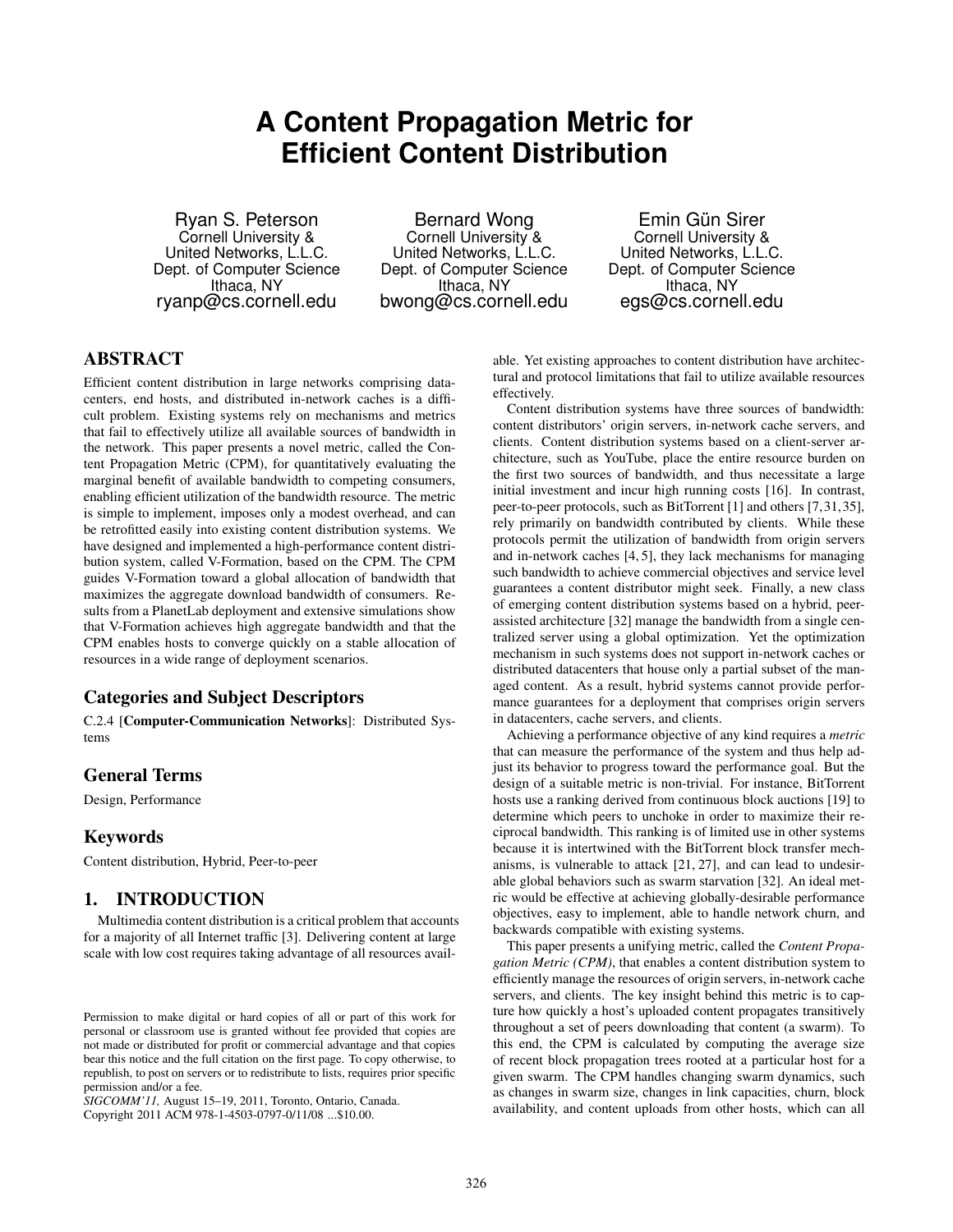affect the rate of content propagation. The CPM offers a consistent way for hosts to measure their marginal utility to a particular swarm, and to make informed decisions with their bandwidth among swarms competing for content.<sup>1</sup>

This paper makes three contributions. First, it introduces and defines the content propagation metric, discusses how it can be realized in practice, and examines its effectiveness in dynamic settings. Second, it outlines the design and implementation of a content distribution system, called V-Formation, that uses the CPM to guide hosts toward an efficient allocation of bandwidth that maximizes global aggregate bandwidth. The CPM enables V-Formation to converge on an efficient system-wide allocation of bandwidth in a broad range of deployment scenarios that include origin servers, cache servers, and clients in multiple swarms. Finally, it evaluates the performance impact of using the CPM to existing content distribution systems through a deployment and simulations. PlanetLab experiments show that V-Formation can improve aggregate bandwidth by approximately 60% and 30% over BitTorrent and Antfarm, respectively.

The rest of this paper is structured as follows. Section 2 gives background on allocating bandwidth in the presence of multiple swarms. Section 3 states the general content distribution problem that this paper addresses, incorporating in-network caches. Section 4 describes the CPM in detail and the core approach for allocating bandwidth based on measurements from individual hosts. Section 5 describes our implementation of V-Formation, which we use to evaluate the CPM in Section 6. Section 7 places our approach to content distribution in the context of related work, and Section 8 concludes.

# **2. BACKGROUND**

Existing swarming protocols, such as BitTorrent (Figure 1), use mechanisms that allocate bandwidth efficiently within a single swarm, but their policies do not make efficient use of bandwidth from multiple origin servers and in-network cache servers.

To address content distribution in deployments where multiple swarms compete for bandwidth from a server, Antfarm [32] introduced a peer-assisted protocol that offers coordination among peers using a logically centralized coordinator. Antfarm uses active measurements to compute the optimal allocation of bandwidth from a single origin server, called the *seeder* (Figure 2). Every swarm exhibits a response to bandwidth that it receives from peers: everything else remaining constant, increasing the bandwidth that a peer contributes to a swarm increases the aggregate bandwidth within the swarm. Antfarm represents this relationship with a *response curve*, which captures a swarm's aggregate bandwidth as a function of the seeder's bandwidth allocated to that swarm. The seeder can use response curves collected for every swarm to determine which swarms benefit most from its bandwidth: the steeper the slope of a response curve, the more aggregate bandwidth the corresponding swarm achieves from additional seeder bandwidth.

Response curves are costly to obtain in practice, which renders them impractical for highly dynamic swarms. Measuring a single data point in a response curve requires a seeder to operate at a particular bandwidth for sufficiently long that the swarm's aggregate bandwidth stabilizes. While it is clearly unnecessary to measure a swarm's entire response curve in order to derive meaningful information, a response curve must contain sufficient data near the point of operation to obtain the curve's slope and calculate the expected benefit of an increase in seeder bandwidth. Furthermore, the opti-



**Figure 1: BitTorrent architecture.** BitTorrent swarms are logically isolated; peers make bandwidth allocation decisions independently for each swarm.



**Figure 2: Antfarm architecture.** Antfarm introduces a logically centralized coordinator to optimize bandwidth from a single origin server across multiple swarms, but neglects other inter-swarm bandwidth in its allocations.

mal point of operation can change rapidly as swarm memberships, network conditions, and block availability change.

Response curves provide an efficient allocation of bandwidth from a single seeder, but deployments where peers belong to multiple swarms add a level of complexity that response curves do not address. In a measurement study of over 6000 torrents and 960,000 users, we found that more than 20% of users simultaneously participated in more than one monitored torrent. Such peers are faced with choosing which swarms should receive their bandwidth, and their decisions can have dramatic effects on the performance of the system.

We discuss two approaches for adapting response curves to allocate bandwidth from multiple hosts, both of which result in suboptimal performance. In the first approach, the coordinator measures a set of response curves for each peer that belongs to multiple swarms, where each curve represents a swarm's response to bandwidth from a particular peer. Obtaining accurate measurements is difficult because peers' response curves are dependent on each other. The problem is exacerbated by the large time interval that a peer must wait for the swarm to stabilize at an aggregate bandwidth before taking a measurement; another peer's shift in point of operation during the time interval will perturb the measured value.

In an alternative approach, the coordinator instead maintains a single response curve per swarm, which captures the swarms' responses to bandwidth, independent of which particular hosts supply the bandwidth. The coordinator performs Antfarm's optimization on the response curves to calculate the optimal amount of bandwidth that each swarm should receive. Then, the coordinator assigns hosts to upload to particular swarms in order to realize the optimal bandwidth allocation based on the computed target swarm bandwidths and swarm memberships and upload capacities of individual peers. There are two problems with this approach. First, the assignment problem of assigning peers to swarms is difficult to solve at large scales, and greedy algorithms for assigning peer bandwidth to swarms can result in poor use of peers' resources. Second, using a single response curve for each swarm neglects vari-

<sup>&</sup>lt;sup>1</sup>The word "metric" is used in the networking, not mathematical, context. http://en.wikipedia.org/wiki/Metrics\_(networking).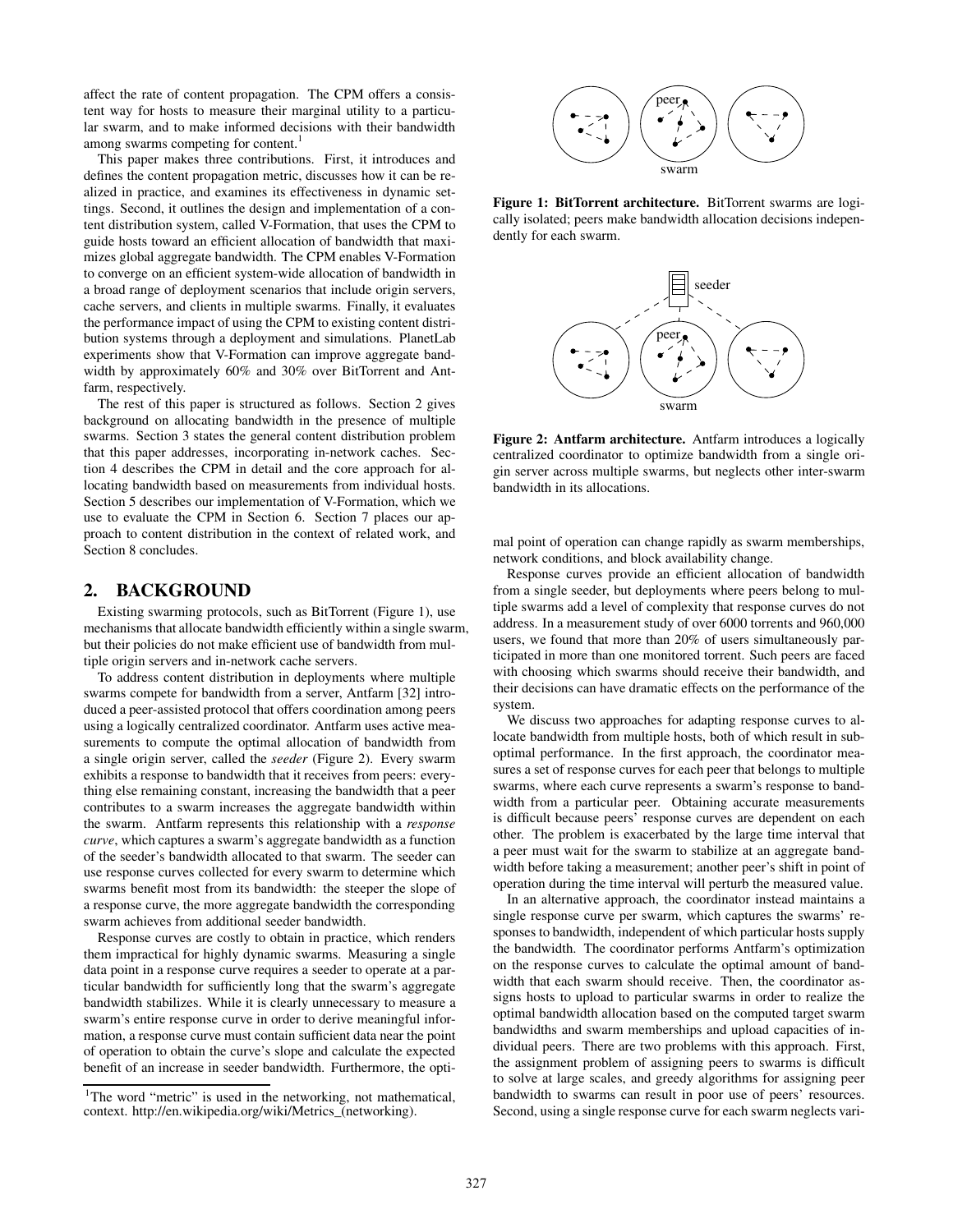ations among peers, such as which blocks they possess and network conditions to members of each of their swarms.

Overall, response curves offer an intuitive model for swarms that enables a logically centralized seeder to allocate bandwidth optimally among competing swarms. However, real-world issues render them less useful for highly dynamic swarms, and infeasible when swarms compete for bandwidth from multiple hosts distributed throughout the network or peers that belong to multiple swarms.

#### **3. PROBLEM STATEMENT**

To formalize bandwidth allocation among multiple swarms, we introduce the *general multi-swarm content distribution problem*. This defines a global performance goal over a class of realistic content distribution scenarios comprising origin servers, in-network caches, and end hosts organized into swarms (Figure 3).

Formally, given a set of peers  $P$ , a set of swarms  $S$ , and a set of memberships  $M \subseteq P \times S$ , the general multi-swarm content distribution problem is to determine the upload bandwidth  $U_{p,s}$  that peer p should allocate to swarm s for all  $(p, s) \in M$  in order to maximize global aggregate bandwidth  $\sum_{p \in P} D_p$ , where  $D_p$  is the download bandwidth of peer p.

This general formalization removes restrictions on the location of content and membership of peers in swarms. The CPM addresses the general multi-swarm content distribution problem by guiding hosts to an efficient allocation of bandwidth in these deployment scenarios.

## **4. APPROACH**

The Content Propagation Metric provides an accurate measure of hosts' contributions, offering a practical approach for addressing the general multi-swarm content distribution problem. This section describes the CPM in detail. It then explores how peers use measured CPM values to compute an efficient allocation of bandwidth. The section concludes with discussions of how the CPM remains effective in the presence of highly dynamic swarms. We leave implementation details, including how to obtain and process CPM measurements, to Section 5.

# **4.1 Block Propagation Bandwidth**

Peers that simply aim to saturate their upstream bandwidth without regard to the selection of the download recipients are not necessarily acting in the best interest of the global ecosystem. A recipient that fails to forward blocks to other peers provides little benefit to the swarm. The propagation of a block is hindered if a peer that receives it is unwilling to contribute its upstream bandwidth, or if the receiving peer's neighbors already possess the block. It is more beneficial to upload blocks to peers that are willing to contribute their bandwidth but lack desirable blocks that enable them to saturate their own upload capacities. As a result, blocks of equal rarity can have vastly different values to a swarm depending on which particular peers have those blocks and what other blocks those peers possess.

*Block propagation bandwidth* is a metric that captures these complex multi-peer interactions by encompassing the global demand for blocks, block availability, network conditions and topologies, and peer behavior. Block propagation bandwidth is defined for a particular block transfer between two peers, called a *tracked transfer*. Informally, the metric is the system-wide bandwidth during a specified time interval resulting from block transfers that occurred as a direct consequence of the tracked transfer. This metric provides



**Figure 3: General multi-swarm content distribution.** Peers, which includes all hosts that upload or download content, belong to arbitrary sets of potentially overlapping swarms.



**Figure 4: Propagation of a block.** The dashed box indicates the propagation tree that results from peer  $p$ 's tracked transfer of block  $b$  to peer  $r$ . The block propagates exponentially during the measurement time interval  $\tau = t - t_0$ , resulting in propagation bandwidth  $v_{p,r,b}^{t_0,t} = 14 \cdot 256$  KBytes/30 s  $\approx 120$  KBytes/s, assuming 256-KByte blocks and  $\tau = 30$  seconds.

an estimate of the benefit that results from a single block transfer from one peer to another.

Formally, for the upload of block  $b$  from peer  $p$  to peer  $r$ , where the transfer completes at time  $t_0$ , we define a *block propagation tree*  $T_{p,r,b}^{t_0,t}$  rooted at r with a directed edge from  $p_1$  to  $p_2$  if r is an ancestor of  $p_1$ , and  $p_1$  finishes uploading b to  $p_2$  at time t' such that  $t_0 < t' \leq t$ . Thus,  $T_{p,r,b}^{t_0,t}$  is essentially an implicit multicast tree rooted at peer r for block b during the time interval  $\tau = t - t_0$ . The block propagation bandwidth, then, is

$$
v_{p,r,b}^{t_0,t} = \left| T_{p,r,b}^{t_0,t} \right| \cdot \text{size}(b)/(t-t_0),
$$

the download bandwidth enabled by  $p$ 's tracked transfer to  $r$  over the time interval  $\tau$ . Figure 4 shows an example propagation of a block and the resulting propagation tree. Assuming 256-KByte blocks and a  $\tau$  of 30 seconds, the example block propagation bandwidth is approximately 120 KBytes/s.

Block propagation bandwidth enables peers to compare the relative benefits of their block uploads to competing swarms over a common time interval  $\tau$ . To illustrate the metric and its relation to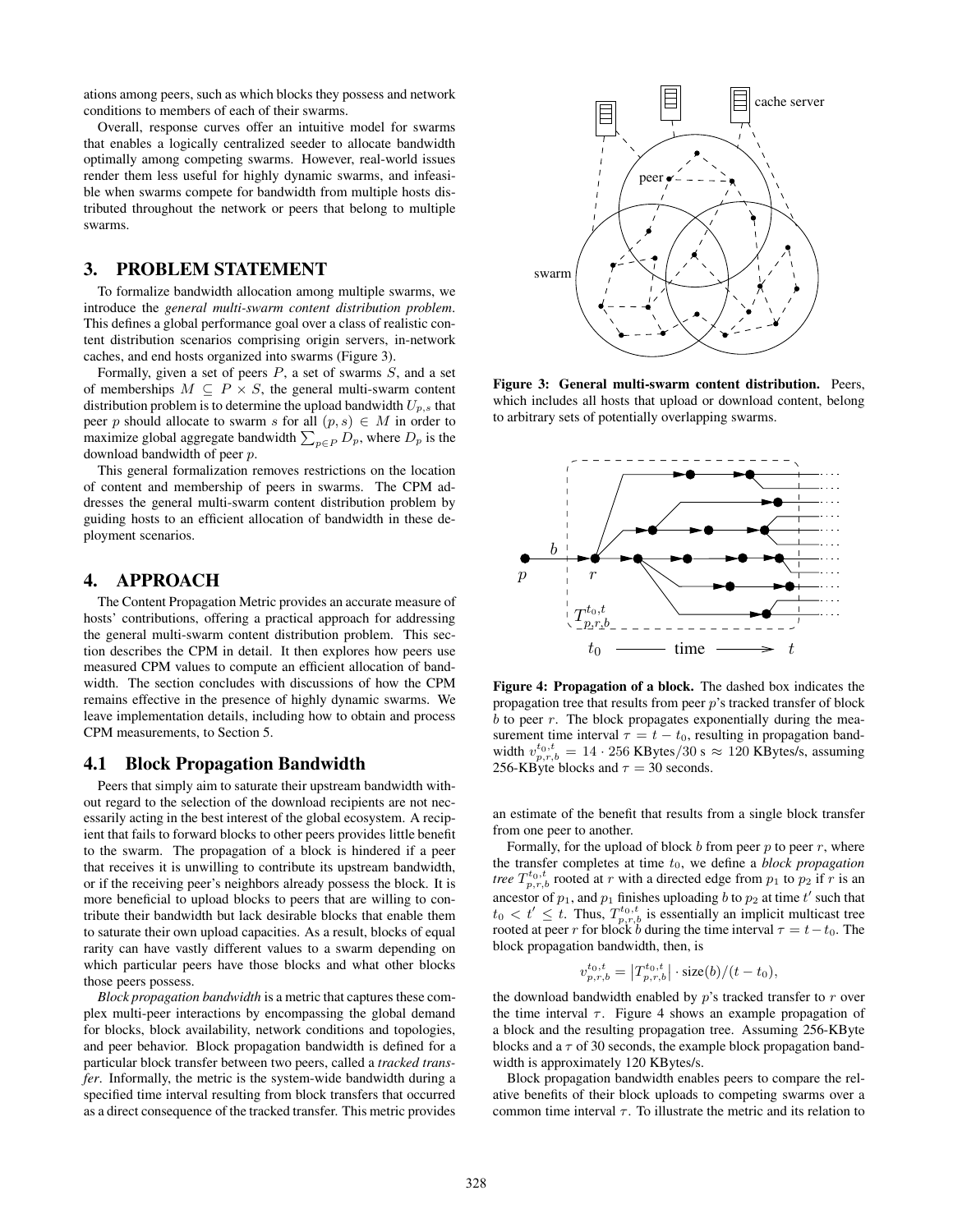

**Figure 5: Block propagations in two competing swarms.** Solid edges indicate the propagation of a particular block uploaded by peer p. Dashed edges indicate transfers of other blocks that compete with p's block for peers' upload bandwidth. p's block propagates more widely in swarm  $s_1$  than in  $s_2$ .

the value of a block upload, consider the block propagations shown in Figure 5. Peer p is a member of swarms  $s_1$  and  $s_2$ , to which  $p$  uploads tracked blocks. On average, peers in  $s<sub>1</sub>$  distribute their blocks more widely than peers in  $s_2$ , as indicated by solid edges. Dashed edges indicate peer-to-peer transfers of other blocks, which compete for peers' upload bandwidth. The higher average block propagation in  $s_1$  can be due to several factors, including swarm size, competing uploads, peer behavior, and network conditions.

#### **4.2 Content Propagation Metric**

Block propagation bandwidth captures the utility of a given block upload, which may suffer from a high rate of fluctuation depending on that block's relative rarity and peer  $r$ , the peer that receives the block in the tracked transfer. To compensate for such fluctuations, the CPM is based on a statistical sample of blocks that are disseminated by each peer.

The CPM captures the utility of a peer to a given swarm based on its recent uploads. A peer's CPM value for a particular swarm is computed from block propagation bandwidths obtained within a recent time interval  $\pi = t' - t$ . Formally, let

$$
V_{p,s}^{t,t'} = \left\{ v_{p,r_1,b_1}^{t_1,t'_1}, v_{p,r_2,b_2}^{t_2,t'_2}, \dots \right\}
$$

be the set of all block propagation measurements where blocks  $b_1, b_2, \ldots$  are from swarm s and  $t < t'_i \leq t'$  for all i. Then,

$$
\text{CPM}_{p,s}^{t,t'} = \Big(\sum_{v\in V_{p,s}^{t,t'}} v\Big) / \big|V_{p,s}^{t,t'}\big|,
$$

the average of the measurements. We define

$$
\text{CPM}_{p,s} = \text{CPM}_{p,s}^{t^* - \pi, t^*},
$$

with the times omitted, to be  $p$ 's current value for swarm  $s$  during the most recent time interval  $\pi$ , where  $t^*$  is the current time. Each value  $CPM_{p,s}$  is implemented as a rolling average that is continually updated as new block propagation bandwidths become available and old measurements become stale.

The CPM distills the salient properties of response curves for deciding to which swarms peers should upload their blocks in order to yield high aggregate bandwidth. A peer's CPM value for a particular swarm approximates the instantaneous slope of the swarm's response curve at its point of operation. Whereas Antfarm measures a response curve and uses its slope to predict a swarm's bandwidth yield for any amount of seeder bandwidth, the CPM directly mea-



**Figure 6: Three competing swarms.** Peer  $p_1$  in swarms  $s_1$  and  $s_2$  and peer  $p_2$  in swarms  $s_1$  and  $s_3$  converge on the allocation of bandwidth indicated by the gray arrows.  $p_2$ 's CPM value for  $s_3$  is smaller than for  $s_1$  due to the swarms' sizes;  $p_1$  allocates its bandwidth to  $s_2$ , where its blocks do not compete with  $p_2$ 's uploads.

sures the slope of the response curve without the need to explicitly generate the curve.

To illustrate the CPM, consider the bandwidth allocation of two peers originating content for three new swarms with identical network conditions and no competition from other uploaders, as depicted in Figure 6. Swarms  $s_1$  and  $s_2$  distribute popular content, with new downloaders joining at a higher rate than swarm  $s<sub>3</sub>$ . Peer  $p_1$  possesses content for  $s_1$  and  $s_2$ , and peer  $p_2$  possesses content for  $s_1$  and  $s_3$ . After uploading a few blocks and measuring CPM values,  $p_2$  identifies  $s_1$  as the swarm that benefits more from its bandwidth due to, in this example, its larger size.  $p_1$  likewise measures a high CPM value for  $s_1$ , but blocks uploaded by  $p_2$  interfere with  $p_1$ 's uploads, causing both peers' CPM values for  $s_1$  to diminish. Consequently,  $p_1$  allocates its bandwidth to  $s_2$ , which lacks the competition of  $p_2$ 's uploads.

As swarm dynamics change, CPM values shift to adjust peers' bandwidth allocations. Continuing the above example, after  $s_1$  has received sufficiently many blocks, its peers may be able to sustain high aggregate bandwidth without support from  $p_2$ . In this case,  $p_2$ 's block uploads to the swarm would compete with a large number of uploads from the peers themselves, causing  $p_2$ 's blocks to propagate less. In turn,  $p_2$ 's CPM value for  $s_3$  may exceed its CPM value for  $s_1$ , causing  $p_2$  to allocate its bandwidth to  $s_3$  instead.

The CPM provides peers information to allocate bandwidth based on current swarm dynamics. It might be tempting to instead use a global rarest policy, where peers request rare blocks from neighbors regardless of swarm, and peers in multiple swarms preferentially satisfy requests for blocks that are rarest within their respective swarms. However, such a policy operates solely based on the number of replicas of each block, and disregards swarm dynamics and peer behavior.

A peer's CPM value provides an accurate estimate of the peer's value to a swarm relative to competing swarms. The CPM captures the average benefit that peers' recent block uploads had on their swarms, providing a useful prediction of the value of future block uploads.

#### **4.3 Robustness of the CPM**

The CPM handles changes in swarm membership and highly dynamic swarms, and achieves high performance in deployments with swarms of vastly different sizes. The CPM naturally dampens oscillations to converge on a stable allocation of bandwidth. We discuss these issues in turn.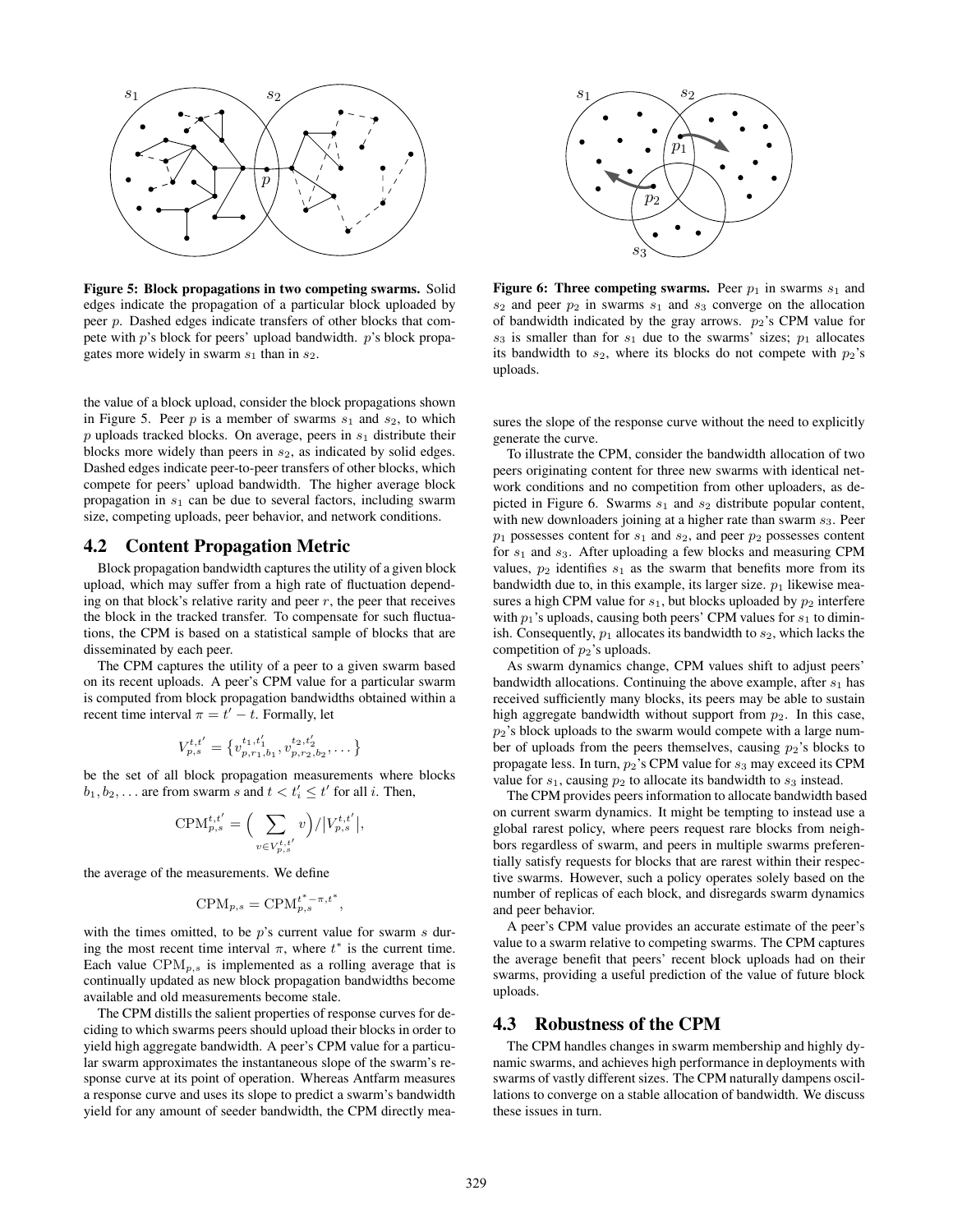

**Figure 7: Measurement time interval.** Edges indicate the propagation of blocks originating at peer  $p$  in swarms  $s_1$  and  $s_2$ . Solid edges show the propagations within a time interval  $\tau$  that is too small for  $p$  to differentiate its benefit to the competing swarms. Using a larger  $\tau$ , indicated by dashed edges, makes it clear that  $s_2$ receives more benefit from p's blocks.

#### *4.3.1 Probing Swarms*

Highly dynamic swarms pose two challenges for determining efficient bandwidth allocations. First, when peers join swarms for which they have no block propagation data, they are unable to compute the marginal benefit to the system from uploading blocks to the new swarm versus uploading blocks to a competing swarm. Second, swarms with high peer churn can respond very differently to a peer's contributions from one moment to the next. Consequently, such swarms can regularly invalidate many peers' CPM values, causing them to operate suboptimally.

Probing swarms enables calculation of CPM values for these problematic swarms with minimal overhead. To probe a swarm, a peer temporarily prioritizes requests for blocks in that swarm above other block requests until it has uploaded a small, constant number of blocks to the swarm. Data blocks are typically 128–256 KBytes, and we have found two block uploads to be sufficient for computing provisional CPM values to adapt to highly dynamic swarms.

#### *4.3.2 Measurement Time Interval*

The CPM measures the initial surge of block exchanges that occurs when a peer injects blocks into a swarm. The growth of a block's propagation tree reflects the swarm's demand for the block with respect to block availability, peer behavior, and network conditions within the vicinity of its tracked uploader. The wide range of swarm behavior means that using a globally constant time interval  $\tau$  for measuring block propagations from all peers is insufficient.

Figure 7 gives an intuition of how the choice of measurement time interval affects a peer's ability to differentiate among competing swarms. Swarm  $s_1$  is significantly smaller than  $s_2$ , but, assuming comparable network conditions and competition for blocks, using a small  $\tau$  prevents p from recognizing that  $s_2$  receives more benefit from each block. The propagation trees for small  $\tau$ , represented by solid edges, are nearly identical in the two swarms, causing  $p$  to allocate its bandwidth equally between them. Increasing  $\tau$  enables p to discover  $s_2$ 's ability to achieve higher aggregate bandwidth than  $s_1$  for each block.

Measuring block propagation with a  $\tau$  that is unnecessarily large likewise decreases performance. A large measurement time interval increases the delay between the time  $p$  finishes uploading a block and the time  $p$  has an updated CPM value that incorporates the newly measured block propagations. Thus, choosing a suitable  $\tau$  is a tradeoff between system performance, measured as aggregate bandwidth, and system adaptability, or the time required for the system to converge on a new allocation of bandwidth in highly dynamic deployments.

Our implementation of V-Formation addresses the CPM's sensitivity to the measurement time interval by choosing an interval for each peer that teases apart the peer's highest-valued swarms. The system maintains a measurement time interval  $\tau_p$  specific to each peer p. Based on recent block propagation data, the system adjusts  $\tau_p$  in order to account for changes in size of p's swarms. To do this, the system periodically uses its record of  $p$ 's recent block uploads to measure block propagation bandwidths for three different values of  $\tau$ :  $\tau_p$ ,  $\tau_p^{\text{low}} = 1/2 \cdot \tau_p$ , and  $\tau_p^{\text{high}} = 2 \cdot \tau_p$ . It then updates  $\tau_p$  with the smallest of the three time intervals for which  $p$  achieves different CPM values for its two swarms with the largest CPM values, corresponding to the swarms for which  $p$  has the greatest impact. Thus, the system continuously and iteratively computes  $\tau_p$ , adjusting its value over time.

#### *4.3.3 Stabilization*

The CPM mitigates oscillations in bandwidth allocations despite complex interactions among peers that influence multiple swarms. First, changes in CPM values only affect the bandwidth allocations of peers that belong to multiple swarms. The remaining majority of peers propagate blocks within their respective swarms regardless of CPM values, dampening the effects of shifting bandwidth allocations on a swarm's aggregate bandwidth. Second, a peer's CPM values for competing swarms regulate the peer's bandwidth allocation among the swarms. A peer's CPM value for a swarm naturally decreases as the peer uploads to the swarm because the uploads increase competition for downloading peers' upload bandwidth. Once the CPM value drops below the CPM value of a competing swarm, the uploading peer allocates its bandwidth elsewhere, leaving the swarm with sufficient content to temporarily maintain a steady aggregate bandwidth. In Section 6, we show that system aggregate bandwidth converges stably when there are multiple swarms vying for bandwidth from cache servers with limited upload capacity.

### **5. IMPLEMENTATION**

We have implemented our approach to content distribution based on the CPM in a system called V-Formation. V-Formation adopts a hybrid architecture that combines peer-to-peer exchanges with bandwidth from optional cache servers managed by a logically centralized coordinator. The coordinator tracks block exchanges in swarms based on the transfer of tokens and uses its measurements to compute CPM values. Tokens are unforgeable credits minted by the coordinator that function as a virtual currency; peers exchange tokens with each other for content blocks and reveal spent tokens to the coordinator as proof of contribution. Each token can only be spent once, and the coordinator verifies that each token is spent for a block within the swarm for which it was minted. V-Formation augments Antfarm's token protocol to include an identifier for the specific block for which a token was exchanged.

This section first discusses the operation of the coordinator, then the operation of peers based on the coordinator's guidance. For simplicity, the discussion assumes compliant peers that follow the protocol as proscribed; we address incentive compatibility in Section 5.4.

## **5.1 Coordinator**

V-Formation's logically centralized coordinator consists of three components: web servers, processors, and a shared state layer (Figure 8). First, web servers process requests from peers to dispense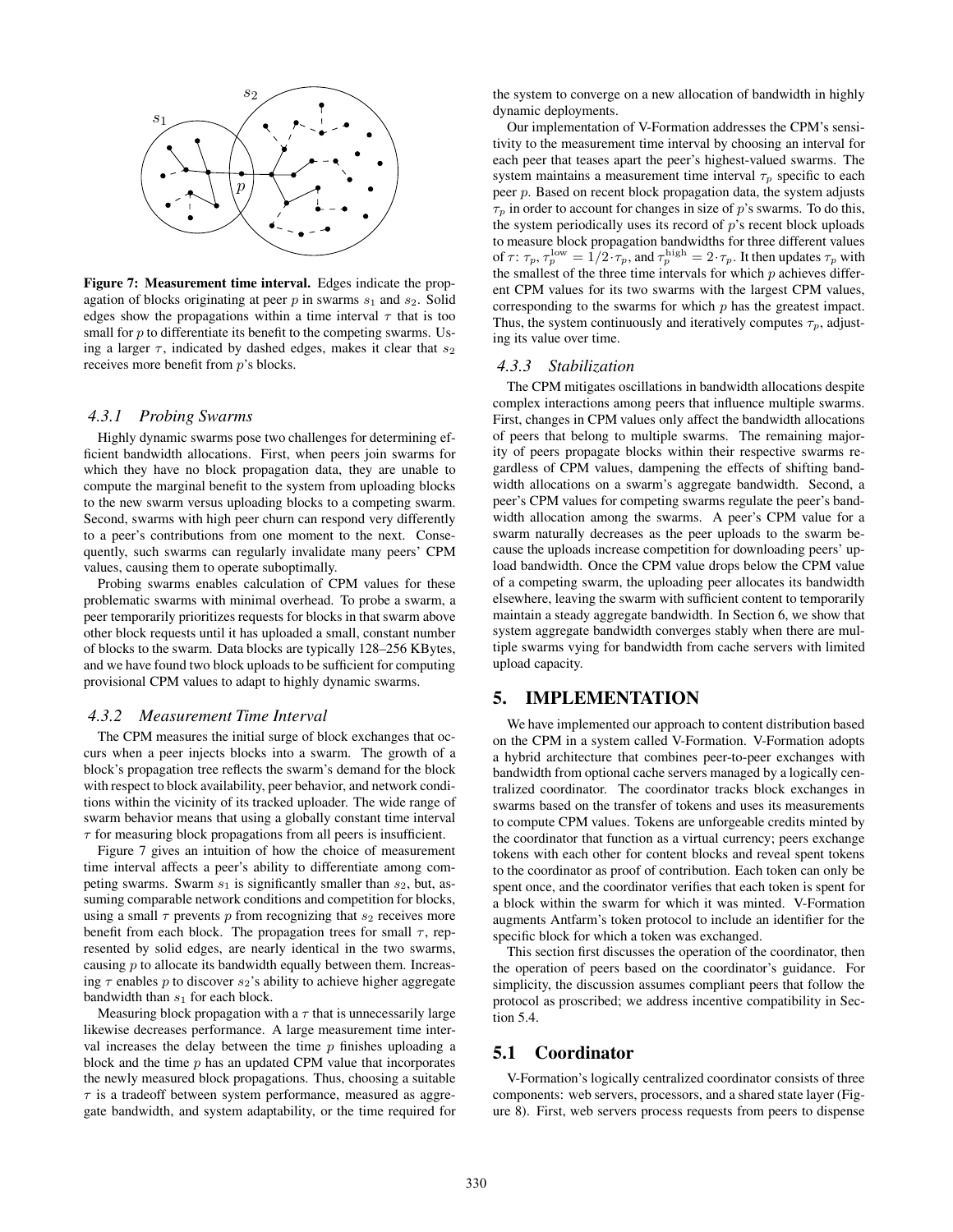

**Figure 8: The V-Formation coordinator.** Web servers communicate with peers (including cache servers) to gather information on swarm dynamics. Processors use swarm dynamics to compute peer bandwidth allocations. Web servers and processors communicate via a distributed state layer.

fresh tokens, collect spent tokens, and notify peers of computed bandwidth allocations. Second, *processors* use token exchanges aggregated by the web servers to calculate peer bandwidth allocations. Third, a distributed state layer grants web servers and processors read and write access for consolidating block exchange information and bandwidth allocations. The web servers, processors, and state can be distributed across multiple physical machines, or they can run on a single physical host for smaller deployments. We describe the operations of web servers and processors in turn, followed by a summary of all information stored in the distributed state layer.

#### *5.1.1 Web Servers*

V-Formation's peer-facing web servers function as an augmented tracker for facilitating swarms, similar a BitTorrent tracker. Web servers accept three types of requests asynchronously from peers: announce, get\_tokens, and deposit\_tokens. Peers issue periodic announce requests for each of their swarms to obtain addresses of other peers and to discover how to allocate bandwidth to swarms. An announce request contains the requesting peer's identifier and a swarm's identifier, represented as a 20-byte hash. A web server responds to an announce request with addresses of a random set of peers and the requesting peer's most recent CPM value for the swarm. Announce intervals are dynamically adjusted to achieve a constant CPU utilization of the web servers.

The get tokens and deposit tokens requests facilitate the exchange of fresh and spent tokens between peers and the coordinator, respectively. The coordinator maintains a credit balance for each peer that represents the total number of tokens that the peer can obtain across all swarms. A get\_tokens request deducts from the issuer's credit balance in exchange for fresh tokens for a particular swarm, to be exchanged for blocks within a specific time interval. When a peer receives a token from another peer in exchange for a block, the peer sends it to the coordinator in a deposit\_tokens request. The web server verifies the token's authenticity, increases the peer's balance accordingly, and, if the coordinator is tracking the block referenced in the token, records the block exchange in the state layer.

Web servers record block exchanges in *block exchange forests*

for use by processors. A block exchange forest contains a set of peer identifiers as vertices and recent block exchanges as timestamped, directed edges. Each forest is specific to a particular block in a particular swarm; web servers build a separate forest for each block that the coordinator is tracking. To add a block exchange to a forest, a web server simply adds an edge from the block's sender to its recipient, timestamped using the coordinator's clock upon receiving the token.

### *5.1.2 Processors*

Processors continuously iterate over block exchange forests to extract block propagation bandwidths. A single forest contains a propagation bandwidth for each edge timestamped prior to the current time minus  $\tau$ , the time interval over which block propagations are measured. A processor extracts a propagation bandwidth for each such edge, prunes those edges from the forest, and records the new propagation bandwidths in the state layer.

Before extracting propagation bandwidths, the processor adjusts the timestamps on the forest's edges such that no edge is timestamped later than any edge in its subtree. Such an inconsistency occurs if a peer deposits its spent tokens before an ancestor in a block propagation tree deposits its own tokens for the same block. To make the adjustment, the processor recurses on each of the forest's roots, setting each timestamp to the minimum of its own timestamp and the earliest timestamp in its subtree. This makes the forest reflect the constraint that a peer can only upload a block after it has received that block.

To extract block propagation bandwidths, the processor recurses on each vertex in a forest, summing up the number of edges in each subtree. The processor only calculates and reports propagation bandwidths for edges older than the measurement time interval  $\tau$ . It removes the corresponding edges from the forest and appends each new propagation bandwidth to a list in the state layer of propagation bandwidths for the tracked uploader's contribution to the forest's swarm. Each new propagation bandwidth is timestamped with the time on the forest's tracked transfer edge, equal to the time that the tracked transfer completed.

Web servers compute CPM values for a peer's swarms by averaging the propagation bandwidths in the list that are timestamped within a recent time interval  $\pi$ , a global constant set to five minutes in our implementation. In an announce response, web servers report the most recent CPM value, or, if there are no recent propagation bandwidths, instruct the requester to upload blocks to the swarm to obtain fresh measurements.

Operating on block exchange forests is a highly parallel task. Each forest represents exchanges of a single block for a single swarm, enabling processors to operate on block exchange forests in isolation. Multiple processors coordinate their behavior through the state by atomically reading and incrementing the swarm and block identifiers for the next forest to process. Thus, increasing the number of processor machines linearly increases the supported processing workload of the coordinator.

If high load renders the coordinator unable to process all block propagation forests, the coordinator sheds load by decreasing the fraction of blocks that it tracks. The coordinator maintains a dynamically adjusted parameter that dictates the fraction of blocks to track, enabling web servers and processors to independently determine whether a particular block should be tracked. Web servers do not insert forest edges for untracked blocks, and processors do not iterate over forests of untracked blocks. The coordinator adjusts the parameter such that for each swarm, some block is processed with a target frequency.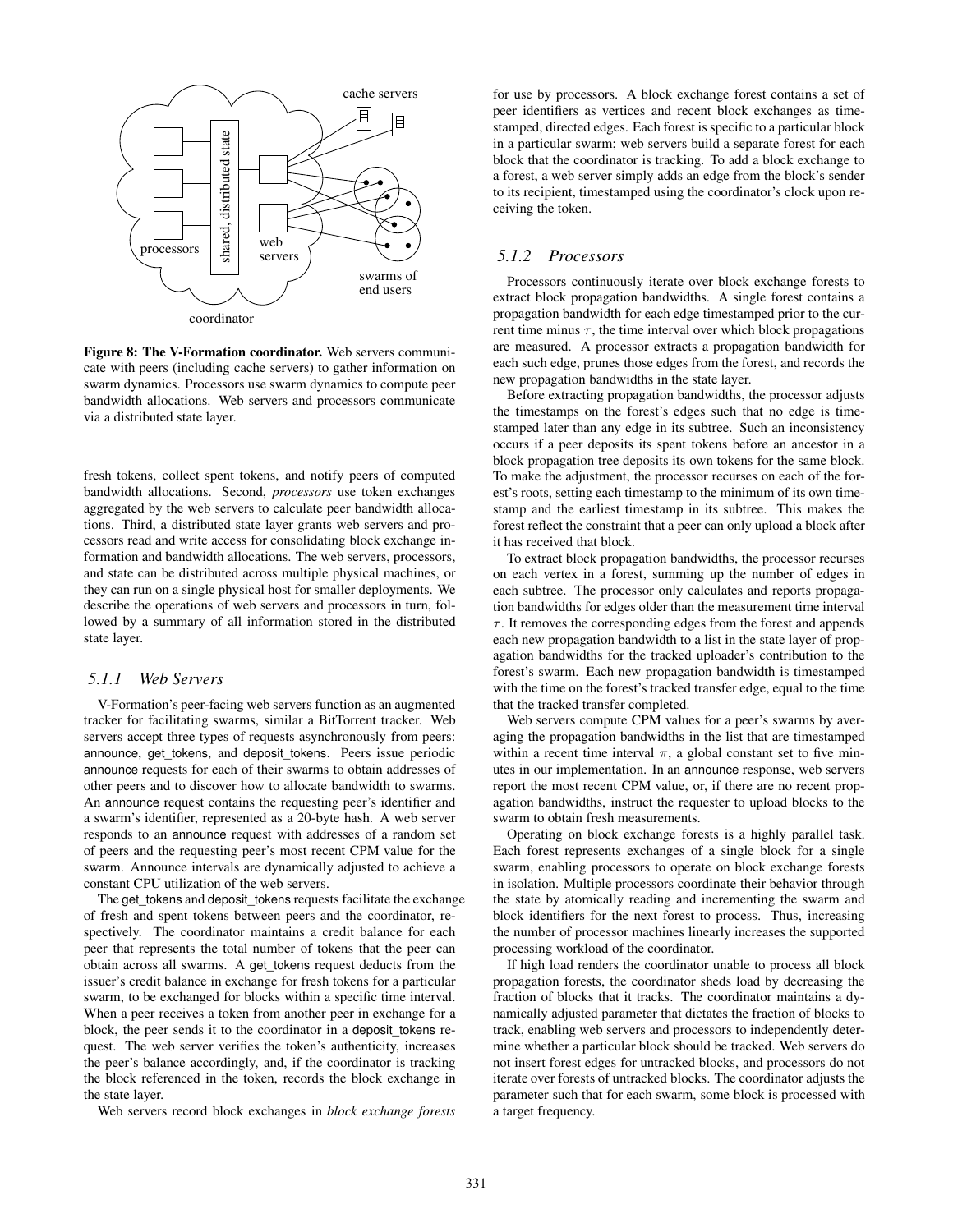#### *5.1.3 Distributed State Layer*

V-Formation uses memcached to implement a distributed, shared state layer for web servers and processors. The coordinator's state is linear in the number of swarms it supports and in the number of peers.

The coordinator maintains data structures for each of the swarms it supports as well as for each peer in the system. Since this state is stored in memcached, it is distributed across multiple servers. Atomic compare and swap operations supported by memcached enable nodes to update this state quickly and concurrently. Since all such state is soft and can be recreated through remeasurement, if necessary, it need not be stored on disk. All lookups are performed with a specific key, so the memcached key-value store suffices, and an expensive relational database insertion is unnecessary.

For each peer, the state layer maintains its address, port, identifier, credit balance, and the set of swarms to which it belongs. For each swarm, the state layer keeps a swarm identifier and the set of peers in the swarm. To make bandwidth allocations, for each peer the state layer records its current  $\tau$  for computing block propagation bandwidths, its current CPM value for each swarm, and a history of block propagation bandwidths for each measured block over the past time interval  $\pi$ . Recent block transfers for measured blocks are stored as block propagation forests linear in size to the number of peers and edges that they contain. Forests are pruned as block propagation bandwidths are extracted, based on peers' values of  $\tau$ . Lastly, the state layer maintains a single value representing the next block that a processor should analyze, which processors advance each time they read it.

#### **5.2 Peers**

Peers interact with the coordinator by issuing announce requests periodically for each swarm, get\_token requests when their fresh tokens are nearly depleted, and deposit token requests when they possess spent tokens from other peers. They interact with other peers through block requests for the rarest blocks among directly connected neighbors, and they satisfy block requests according to their CPM values for competing swarms. Upon receiving a block, a peer responds with a fresh token embedded with the block's identifier.

To allocate bandwidth among competing swarms, peers prioritize their swarms based on the CPM values contained in announce responses. Upon receiving a CPM value, a peer updates a local prioritized list of its swarms. When a peer has received multiple outstanding block requests from peers in different swarms, it satisfies the request from the swarm with the largest CPM value.

If the coordinator lacks current information on recent block exchanges for any swarm to which a peer belongs, the coordinator reports that the peer should probe the swarm. The special probe flag instructs a peer to upload a small, constant number of blocks to the swarm for the coordinator to track.

#### **5.3 QoS Guarantees**

In some cases, it may be desirable to guarantee a minimum bandwidth for particular swarms in order to meet service-level agreements or to provide a certain quality of service to designated swarms. V-Formation enables system administrators to specify lower bounds for swarms where necessary, sacrificing overall system performance in favor of control. V-Formation satisfies such requests by diverting upload bandwidth from members of the swarm whose CPM values suggest that they should upload to other competing swarms instead. In order to minimize impact on overall system performance, the coordinator iteratively reassigns bandwidth from peers with low CPM values for competing swarms until the target service level has been achieved.

## **5.4 Security**

Securing a peer-assisted content distribution system from malicious users or free-loaders is significantly more tractable than securing pure peer-to-peer systems. The coordinator in a peerassisted systems serves as a trusted entity in the system that can detect attacks and enforce access control when coupled with a secure wire protocol.

The V-Formation wire protocol is an extension of the Antfarm wire protocol [32] and shares the same security guarantees. It makes standard cryptographic assumptions on the infeasibility of reversing a one-way cryptographic hash function. It also assumes that packets cannot be read or modified by untrusted third parties at the IP level. Such an attack is difficult without collusion from ISPs, and a successful attack only influences peers whose packets can be snooped and spoofed. We support SSL on peer-to-peer and peerto-coordinator exchanges, respectively. While a formal treatment of the security properties of the protocol is beyond the scope of this paper, prior work [35] has established the feasibility of a secure, cryptographic wire protocol using a trusted, logically centralized server.

V-Formation's token protocol incentivizes peers to report accurate and timely information about block exchanges to the coordinator. Fresh tokens contain unforgeable identifiers known only to the coordinator and the peers for which they are minted. When a peer receives a token in exchange for a block, the token's recipient embeds the identifier of its original owner and verifies the block identifier embedded in the token before depositing the token at the coordinator. The coordinator verifies that the token's spender and depositor are members of the swarm for which the token was minted, according to its records. In addition, the coordinator checks that the token was deposited before its expiration time, ensuring that it represents a recent block exchange. If a check fails, at least one of the two peers known to have touched the token are at fault, and the coordinator marks both peers possible culprits.

Peers are incentivized to deposit tokens soon after receiving them in exchange for blocks, resulting in accurate block propagation forests at the coordinator. All tokens must be deposited at the coordinator before they expire, placing an upper bound on the deviance of a block exchange's timestamp. Peers with small credit balances are incentivized to deposit tokens earlier than their expiration times in order to receive fresh tokens to spend. Consequently, when the coordinator adjusts timestamps on forest edges before extracting propagation bandwidths, promptly deposited tokens result in early timestamps that percolate up the forest trees, replacing timestamps of exchanges whose tokens were deposited significantly after the block exchanges actually occurred.

# **6. EVALUATION**

We have implemented the full V-Formation protocol described in this paper, both in a deployed system that is actively running on FlixQ [2], and in a simulator for fine-grain analysis of its performance. Through a deployment on PlanetLab [6] and extensive simulations, we compare V-Formation's performance to Antfarm, BitTorrent, and a BitTorrent-like *global rarest* policy where peers request the rarest blocks for which they are interested across all swarms. We also evaluate secondary features of the CPM, such as convergence time to a stable allocation and sensitivity to changing swarm dynamics.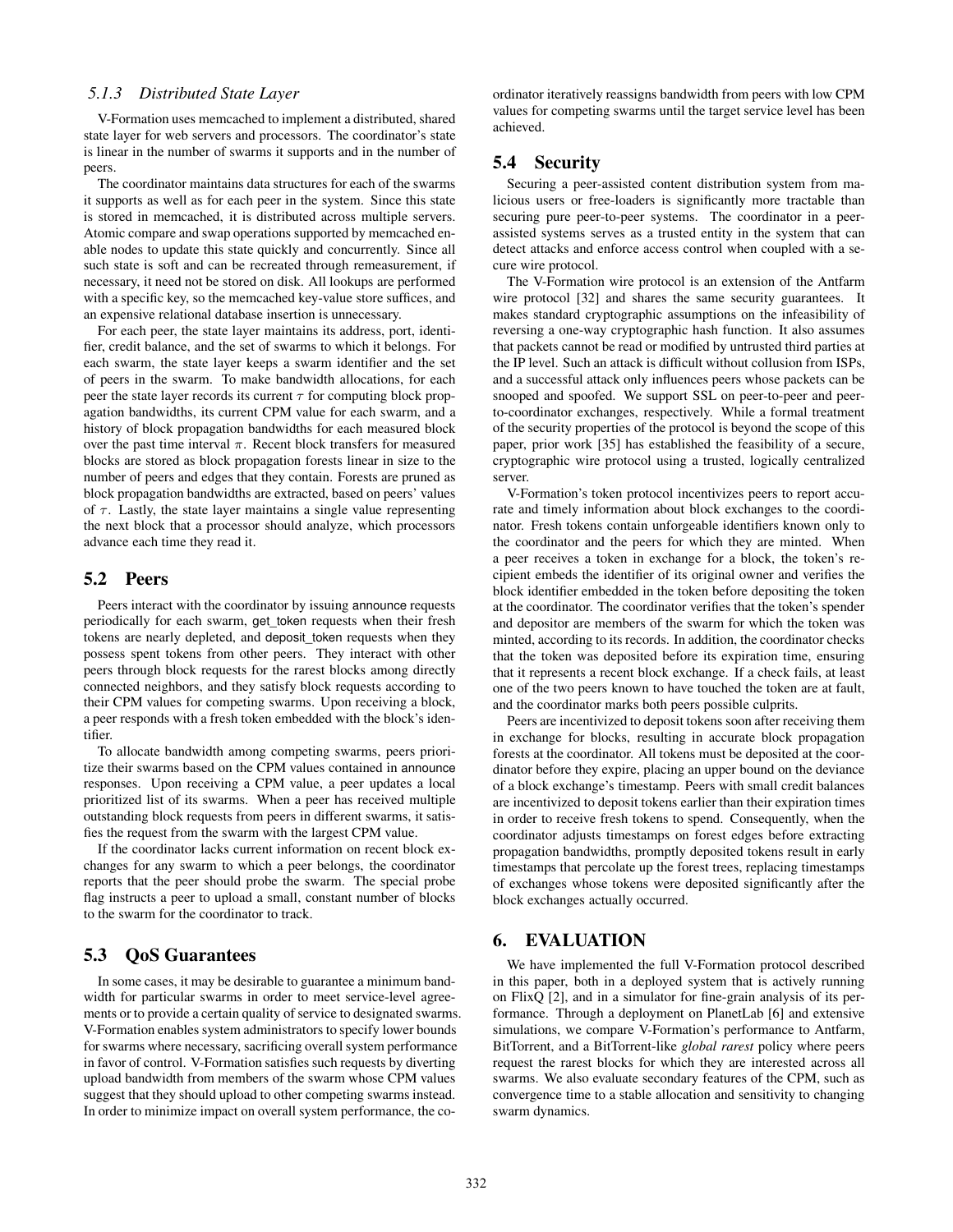

**Figure 9: Performance on PlanetLab.** 380 nodes in 200 swarms download movies from FlixQ using the V-Formation protocol and the same movies using the Antfarm and BitTorrent protocols.



**Figure 10: Scalability.** Both memory consumption and bandwidth at the coordinator scale linearly with the size of the system.

#### **6.1 Live Deployment**

We evaluated our live deployment of V-Formation against Antfarm and version 5.0.9 of the official BitTorrent implementation. Our V-Formation deployment uses a distributed coordinator deployed in the Amazon EC2 cloud. In this experiment, 380 PlanetLab nodes each download one or more of 200 simulated movies, where a random 20% of the downloading nodes join two or more swarms to reflect the results of our BitTorrent trace. Two cache servers running on PlanetLab nodes seed the swarms. We scaled down the upload capacities of the cache servers to 50 KBytes/s each to reflect our relatively small deployment size. Peer upload capacities are drawn from the distribution of BitTorrent peer bandwidth collected by Pouwelse et al. [25]. This distribution specifies a median and 90th percentile peer upload capacity of 30 and 250 KBytes/s, respectively. The peers' download capacities are set 50% higher than their upload capacities to simulate asymmetric links.

The results of the experiment (Figure 9) show the three systems' aggregate bandwidths over time. V-Formation exhibits similar initial behavior as Antfarm, with lower aggregate bandwidth than Bit-Torrent in the first six minutes as peers probe swarms to determine an efficient allocation of bandwidth. V-Formation transitions to its steady state more quickly than Antfarm as a result of its lightweight probes, and it maintains a significantly higher steady state aggregate bandwidth than Antfarm and BitTorrent.

V-Formation's logically centralized coordinator is a potential performance bottleneck, and a poor implementation could limit the



**Figure 11: Comparison of protocols.** Peers download movies with lengths and popularities randomly drawn from the Internet Movie Database. Peers have link capacities drawn from a distribution determined by a BitTorrent measurement study. Error bars indicate 95% confidence.

system's scalability. The next experiment examines how our implementation of the coordinator scales as a function of the size of the deployment; we found that the coordinator's bandwidth and memory requirements scale linearly with the total number of peers (Figure 10). In this experiment, peers are simulated across hosts in a computer cluster. Each peer is assigned a random bandwidth drawn from the same measured BitTorrent distribution as in the PlanetLab deployment. A peer's bandwidth is proportional to the rate at which the peer simulates receiving blocks from random participants in its swarm. Hosts in the cluster issue realistic deposit\_token requests to the coordinator according to these simulated block transfers, as well as periodic announce requests. We made minor modifications to the coordinator to accept deposited tokens as if they were coming from legitimate peers with different IP addresses. In the experiment, three new peers enter the system every second and join a swarm for a 1-GByte file with 256-KByte blocks. The coordinator is distributed over two Amazon EC2 instances, each running a web server, a processor, and a slice of the memcached shared state layer. The reported memory usage includes all CPM, swarm, and peer metadata stored in the state layer, as discussed in Section 5.1.3. Coordinator bandwidth includes all outgoing tokens, CPM values, and responses to announce requests.

#### **6.2 Simulations**

Simulation experiments provide an in-depth examination of the CPM and how it affects hosts' bandwidth allocations in V-Formation. We first show the system-wide aggregate bandwidth of V-Formation, Antfarm, BitTorrent, and a global rarest policy for a realistic simulation based on movies in the Internet Movie Database (IMDb). The experiment is based on the number of votes and lengths of 425,000 movies, scaled down to 500 peers and 300 swarms to make simulations feasible. Each swarm facilitates the download of a single movie file, and each swarm's popularity is proportional to the number of votes that its movie has received on IMDb, resulting in a power-law distribution of swarm sizes. Each file's size is based on the movie's length and 1 Mbit/s video compression, common for 480p video. Swarm memberships are assigned iteratively, each of approximately 670 movie downloads randomly assigned either to a peer that has already been assigned one or more downloads, or to a fresh peer with no assigned downloads, the probability of each case calibrated so that 20% of peers belong to multiple swarms to reflect our BitTorrent trace. As in the PlanetLab deployment, nodes draw their bandwidth distribution from the measured BitTorrent band-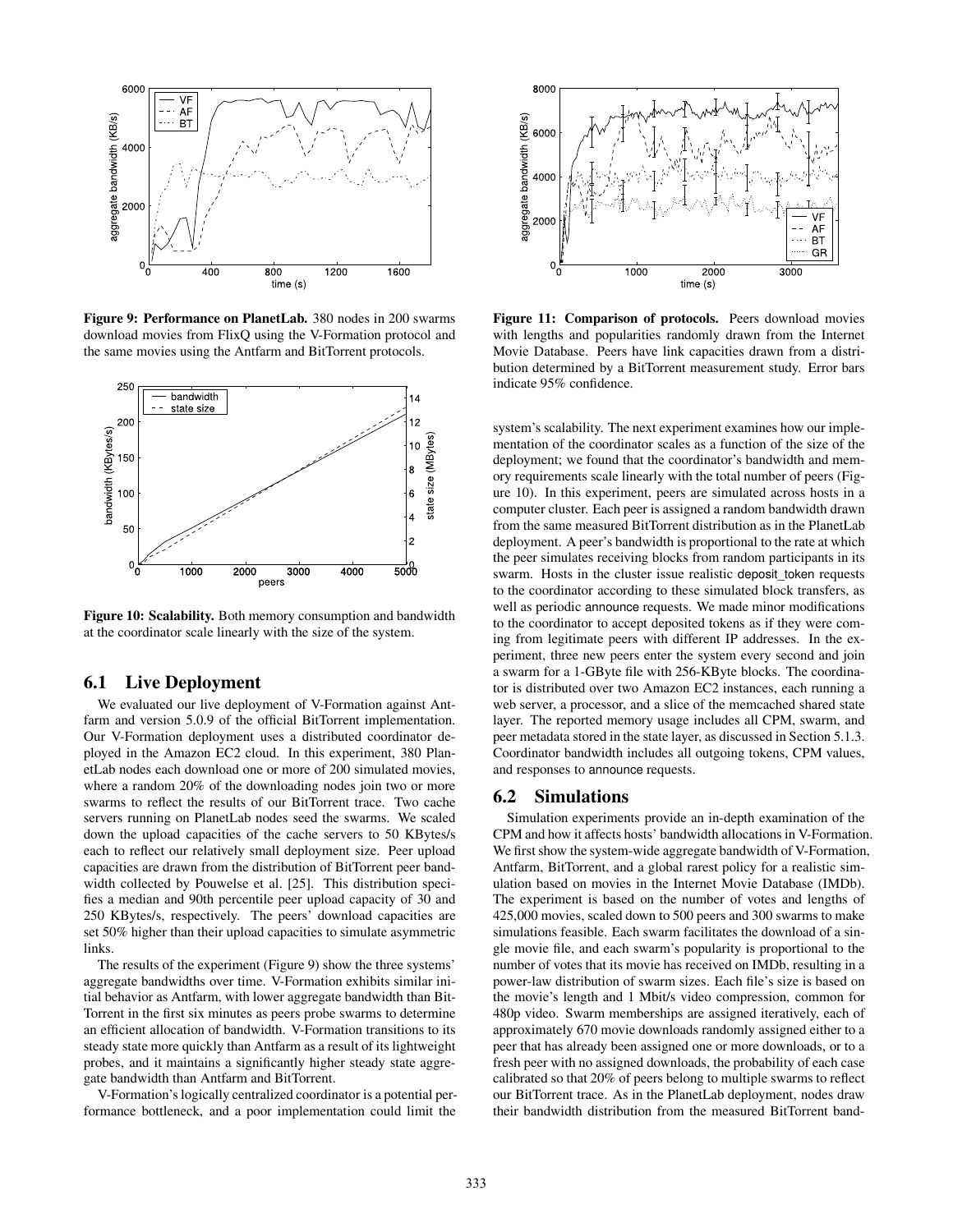

**Figure 12: Cache bandwidth to a pair of swarms.** Two swarms of similar size achieve comparable aggregate bandwidth even though cache B does not possess content for swarm  $s_2$ . Cache A gives more bandwidth to  $s_2$  (medium gray area) than to  $s_1$  (dark gray area) to compensate.

width distribution. Content originates from two cache servers, simulating a distributed cache of movie files. Cache server A contains a copy of every movie; cache server B has only a random 50% of the library's files to mitigate load on cache server A. Both servers upload content at 50 KBytes/s, scaled down from a realistic datacenter bandwidth due to the number of simulated downloaders. We show the system-wide aggregate bandwidth of each protocol over a one-hour run (Figure 11).

Both BitTorrent and the global rarest policy ignore swarm- and system-wide performance. The result is that singleton swarms and small swarms from the long tail receive a high proportion of the servers' bandwidth. Such peers are unable to forward blocks as rapidly as members of larger swarms, resulting in low aggregate bandwidth for pure peer-to-peer approaches. V-Formation achieves 66% higher aggregate bandwidth than BitTorrent.

V-Formation differs from Antfarm in both the time to converge on an allocation of bandwidth and the aggregate bandwidth itself after convergence. Since V-Formation uses lightweight probes to determine bandwidth allocations, it reaches a stable allocation of bandwidth four times faster than Antfarm. Antfarm instead relies on response curves to assess swarms, which requires the Antfarm coordinator to remain at a particular bandwidth allocation for a longer time before it becomes apparent which swarms benefit most from bandwidth.

Further, after the protocols converge, V-Formation and Antfarm achieve different aggregate bandwidths due to constraints imposed by individual peers' bandwidths and swarm memberships. From the experiment shown in Figure 11, consider two swarms  $s_1$  and  $s_2$  for which peers measure comparable CPM values, where  $s_1$ 's movie is cached on both servers and  $s_2$ 's movie is only cached on server B. In this scenario, the Antfarm coordinator measures a response curve for each of the two swarms and determines that both swarms should receive approximately equal bandwidth from the servers. However, Antfarm is unable to realize this allocation due to the constraints of peers' upload capacities and their swarm memberships. The coordinator's greedy solution to the assignment problem results in suboptimal performance.

In contrast, the V-Formation coordinator uses each individual peer's benefit to arrive at a more efficient allocation of bandwidth. A representative run of the experiment shows that both swarms receive comparable bandwidth from the cache servers despite the imbalance in the cache servers' content (Figure 12). Cache server B can only upload to swarm  $s_1$  because it only contains one of the movies, as depicted by the light gray area. Cache server A, on the other hand, possesses both movies, so it can upload blocks to either swarm. The dark gray and medium gray areas indicate that swarm  $s_2$  receives more bandwidth from cache server A than  $s_1$ . Fluctuations in the caches' bandwidth is due to allocating bandwidth to other swarms in the system as measured CPM values vary over time. Averaged over eight runs of the experiment, cache server A uploads a majority of its bandwidth to the swarm with only one source (with an average of 124 peers) and only 12.6 KBytes/s to the swarm also sourced by cache server B (with an average of 120 peers) in order to offset cache server B's asymmetric contribution of 42.1 KBytes/s to the swarm sourced by both servers. Interactions among swarms similar to the two swarms we have examined account for V-Formation's 30% higher system-wide bandwidth over Antfarm.

To provide further insight into V-Formation's bandwidth allocation algorithm, we empirically show how V-Formation allocates bandwidth to competing swarms. We set up a scenario where peer  $p_1$  possesses content for two swarms  $s_1$  and  $s_2$  with 25 downloaders each, and peer  $p_2$  possesses content for  $s_1$  and a small swarm s<sup>3</sup> with only three downloaders (Figure 6). All peers have upload and download capacities of 50 KBytes/s. The two peers  $p_1$  and  $p_2$ converge on an efficient, stable allocation (Figure 13). The lefthand graph shows  $p_1$ 's CPM values for its swarms over time; the right-hand graph shows the same for  $p_2$ . When the simulation begins,  $p_1$  and  $p_2$  probe their respective swarms to obtain initial CPM values. They both measure comparable CPM values for  $s_1$ , which are similar to  $p_1$ 's initial measurement of  $s_2$ .  $p_2$  quickly discovers that  $s_3$  receives little benefit from its block uploads, so it allocates its bandwidth to  $s_1$ . The competition that  $p_2$ 's uploads create diminishes  $p_1$ 's CPM value for  $s_1$ , causing it to dedicate its bandwidth to  $s_2$ . This sequence of events matches the expected behavior of the V-Formation protocol, with peer  $p_1$  preferentially providing bandwidth to  $s_2$  as  $s_1$  can be sourced by both  $p_1$  and  $p_2$ . The periodic fluctuations of measured CPM values are the result of probing; CPM values go stale after five minutes of no activity, at which time peers probe swarms for new block propagation bandwidths.

In order to differentiate peers' effects on competing swarms, the coordinator adjusts the block propagation measurement time interval  $\tau$  for each peer. We measure a single peer p's block propagation bandwidths for three competing swarms  $s_1$ ,  $s_2$ , and  $s_3$ , as well as the aggregate bandwidth that results from using each value. Swarm  $s_1$  has 30 downloaders, and  $s_2$  and  $s_3$  each have 20 downloaders. Swarm  $s_3$  has an additional source of content whose uploads compete with p's uploads. All peers have upload and download capacities of 50 KBytes/s. The coordinator chooses a value for  $\tau$  that enables it to differentiate among swarms (Figure 14). The left-hand graph shows the resulting CPM values as a function of the coordinator's choice of  $\tau$ . All three swarms exhibit comparable CPM values for small  $\tau$ , but with sufficiently large  $\tau$ , the swarms' different behaviors become prominent. The right-hand graph shows the system-wide aggregate bandwidth that results from each value of  $\tau$ , with values 30 seconds and above providing approximately equal aggregate bandwidth. The vertical dashed line in the graph indicates the coordinator's dynamic choice of  $\tau$  for determining p's bandwidth allocation. The coordinator chooses the smallest  $\tau$  such that it is able to distinguish  $p$ 's contribution to the swarms that receive the most benefit from p's blocks. The selected  $\tau$  is safely above 30 seconds, enabling the system to operate at a high aggregate bandwidth.

The next two experiments evaluate how the CPM enables V-Formation to converge on a stable allocation of bandwidth in the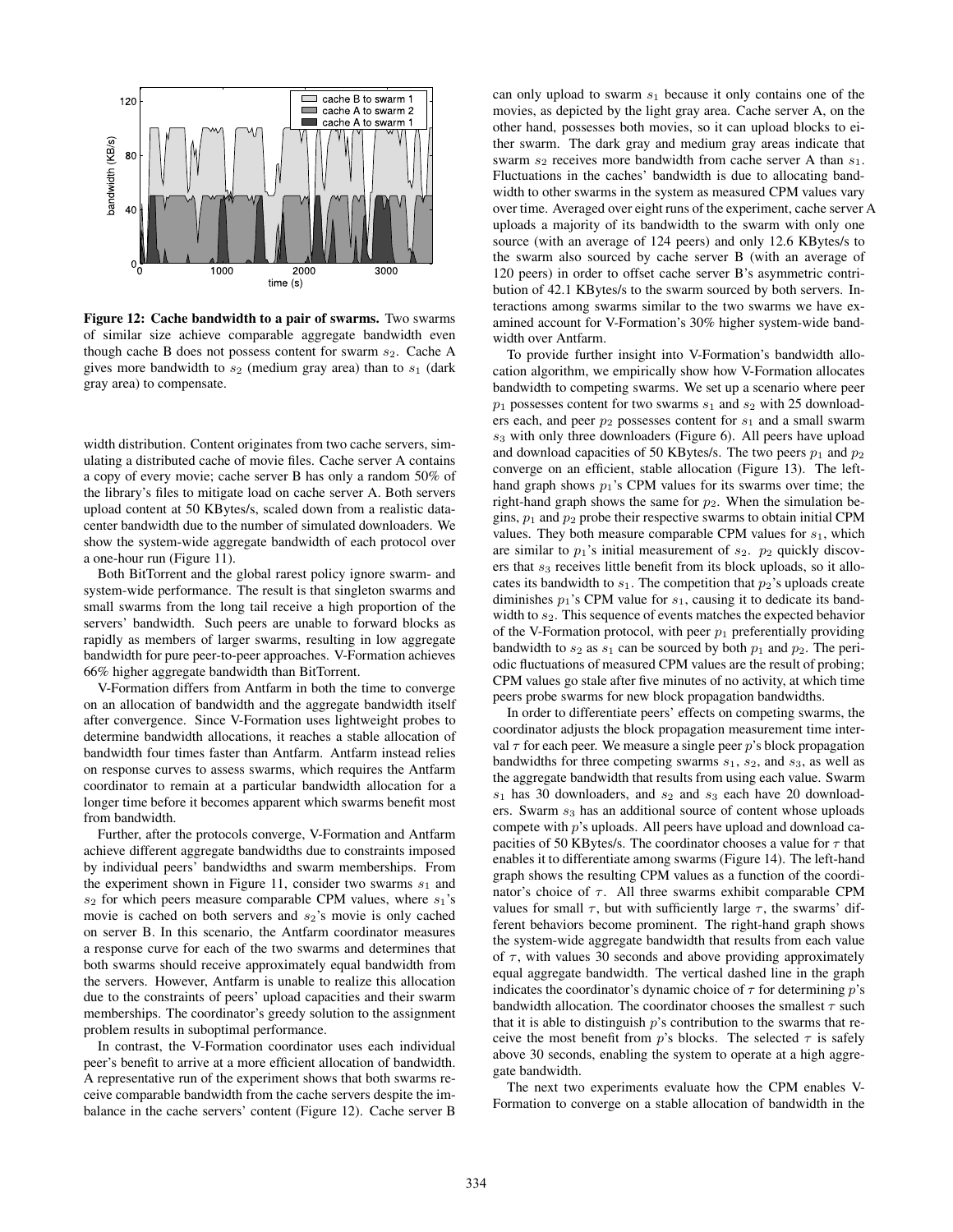

**Figure 13: CPM values for competing swarms.** Peer  $p_1$  has cached content for two large swarms  $s_1$  and  $s_2$  (left), and peer  $p_2$  has content for  $s_1$  and a small swarm  $s_3$  (right).  $p_2$  creates competition for block uploads in  $s_1$ , causing  $p_1$  to upload to  $s_2$ .



**Figure 14: Sensitivity to the measurement time interval.** Competing swarms are indistinguishable for small τ. Sufficiently large τ enables peer p to discover the swarm that receives the most benefit from its blocks. The vertical dashed line shows the coordinator's choice of  $\tau$ based on the measurements. Error bars indicate 95% confidence.



**Figure 15: Convergence and stability.** Three cache servers concurrently upload to two, five, and three identical swarms, indicated by shaded areas. The protocol adapts quickly to the changes introduced at the dotted lines, achieving equal aggregate bandwidth across swarms in each interval.

presence of churn. In both experiments, three cache servers initially provide content to two identical swarms  $s_1$  and  $s_2$ , each with 50 peers. Again, peers have asymmetric upload and download links drawn from the same measured BitTorrent distribution. Due to symmetry, both swarms receive an even split of the servers' bandwidth and achieve equal aggregate bandwidth (Figure 15). At 3000 seconds, identical swarms  $s_3$ ,  $s_4$ , and  $s_5$  simultaneously join. The cache servers adjust their allocations to maintain proportional swarm aggregate bandwidths by slightly sacrificing the aggregate bandwidths of  $s_1$  and  $s_2$  to bootstrap the new swarms. The caches' bandwidth is too small to saturate peers' upload capacities across the five swarms, but V-Formation manages to converge on equal aggregate bandwidths despite limited cache bandwidth. At 6000 seconds, all peers in  $s_1$  and  $s_2$  leave simultaneously; the remaining swarms each achieve an equal increase in aggregate bandwidth. V-Formation adapts within five minutes to dramatic changes in swarm memberships by choosing an appropriate block propagation time measurement interval  $\tau$  that enables hosts to efficiently detect the swarms that benefit most from their bandwidth (Figure 16). Cache servers continuously shift their allocations based on changing CPM values, and swarms dampen the effect that the fluctuating allocations have on the swarms' aggregate bandwidths.

### **7. RELATED WORK**

Past work on content distribution falls into two categories: content distribution networks in general and peer-to-peer swarming systems in particular.

Content distribution networks leverage distributed hosts to alleviate load at content origin servers and to improve latency and bandwidth performance for clients. Akamai [18] is an infrastructurebased CDN that many content providers use to distribute their content. ECHOS [20] proposes introducing infrastructure at the Internet's periphery to cache content near clients. Choffnes et al. [11] reduce cross-ISP traffic in peer-to-peer systems by harvesting data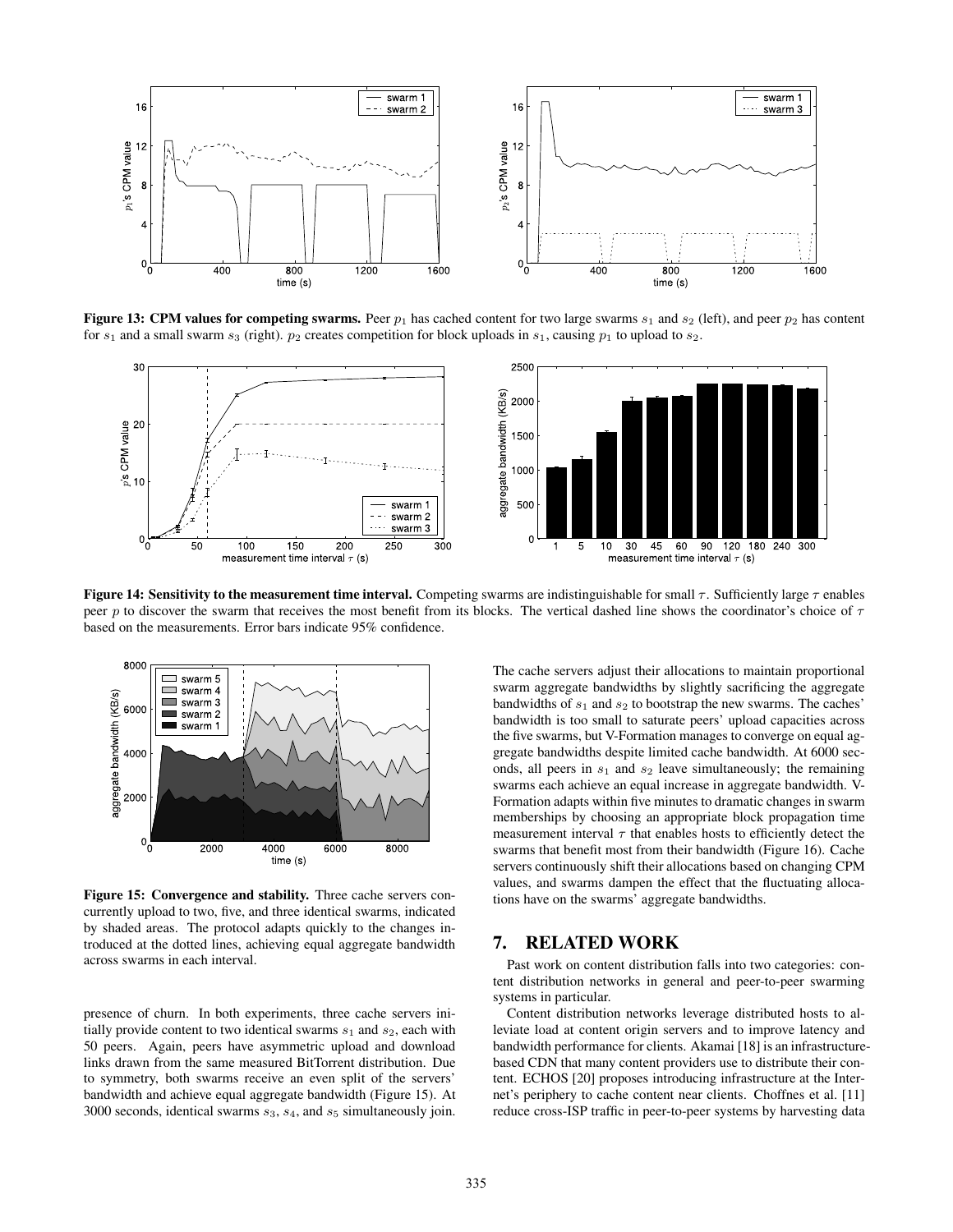

**Figure 16: Time measurement interval and churn.** Swarm memberships change drastically at the two vertical dashed lines. A measurement time interval  $\tau$  that is too large or too small results in suboptimal performance. V-Formation chooses  $\tau$  to maximize aggregate bandwidth.

from existing CDNs for locality information. Numerous CDNs rely on consistent hashing within distributed hash tables to replicate content for faster downloads and higher availability [14, 38]; in general, cooperative web caching dissipates load at servers [8,15, 17, 37]. CoBlitz [26] uses proxies to disseminate content in pieces and assemble it near downloaders. V-Formation uses the CPM to make efficient use of bandwidth from all hosts, including serverclass machines that cache content in the network.

Swarming systems leverage bandwidth contributed by peers in a mesh network for increased scalability and resiliency. BitTorrent [9], a swarming protocol that contributes to much of the Internet's traffic [25, 36], encourages peers to contribute their bandwidth using a bilateral tit-for-tat mechanism. Much prior work has measured and modeled BitTorrent's performance and tit-for-tat strategy, showing that it is susceptible to Sybil attacks [12] and is easily gamed [21, 27, 34]. New protocols have responded to BitTorrent's incentive mechanism that emphasize fairness using cryptographicor auction-based mechanisms [24, 33, 35]. Such protocols encourage peers to contribute bandwidth in order to be rewarded with a proportional or equal number of content blocks. Fairness is not a primary concern of V-Formation; while some protocols rely on fairness for incentive compatibility, V-Formation enforces behavior with its coordinator, freeing it to maximizing system-wide performance instead.

Many swarming protocols rely on cryptographic virtual currencies to incentivize peers to contribute bandwidth. Dandelion [35] and BAR Gossip [22] employ tamper-resistant protocols that ensure that peers are honest. Similarly, microcurrencies [10,23,30,39] rely on cryptographic tokens exchanged between parties to enforce correct behavior. V-Formation extends the lightweight token protocol introduced by Antfarm [32] to incentivize peers to follow the prescribed protocol and risk being discovered and blacklisted if they deviate.

One-Hop Reputations [28] and Contracts [29] use propagation trees of depth one to increase peer accountability in bulk download and live streaming systems, respectively. The protocols introduce peer incentivization strategies that outperform BitTorrent's bilateral tit-for-tat approach. The CPM is defined by content propagation trees that measure the benefit of a host to particular swarms.

Freedman et al. [13] propose a protocol that manages downloads in a multi-file system. Peers use a distributed algorithm to determine the relative values of content files and the market-based supply and demand for content blocks at each peer according to available network resources. The protocol enables ISPs to set a cost on transferring data over specific network links. It enables peers to adjust block prices based on local content demand; V-Formation, on the other hand, takes a holistic view of the relative contributions that peers bring to their swarms.

The work most similar to V-Formation is Antfarm [32], a content distribution system that measures swarms' responses to seeder bandwidth in order to optimize its uploads among competing swarms. Antfarm does not efficiently allocate bandwidth from multiple origin servers or from in-networking cache servers, which belong to multiple, overlapping swarms. In contrast, V-Formation accounts for bandwidth from all hosts based on real-time measurements using the CPM.

# **8. CONCLUSIONS**

This paper introduced the Content Propagation Metric, which enables content distribution systems to make efficient use of bandwidth from all sources, including content distributors' origin servers, in-network caches, and clients. The CPM captures how quickly content propagates throughout swarms, providing hosts a basis of comparison that they can use to preferentially upload content to swarms that exhibit high marginal utility. A new content distribution system called V-Formation, based on a hybrid, peer-assisted architecture, uses the CPM to allocate hosts' bandwidth among competing swarms. V-Formation achieves a global performance goal of maximizing system-wide aggregate bandwidth by using the CPM to guide hosts toward an efficient use of resources. The CPM naturally handles dynamic swarm and peer behavior, and enables V-Formation to stabilize quickly on an efficient allocation of bandwidth. The flexibility of the CPM makes V-Formation efficient and scalable, rendering it well-suited to address the increasing demand for online media content.

#### **9. ACKNOWLEDGMENTS**

We would like to thank our shepherd Michael J. Freedman and the anonymous reviewers for their insights and comments. This material is based upon work supported by the National Science Foundation under Grant No. 0546568 and the 2009 Google Fellowship in Distributed Systems.

#### **10. REFERENCES**

- [1] BitTorrent. http://bittorrent.com.
- [2] FlixQ.com Videosharing For The Masses. http://flixq.com.
- [3] Ipoque Internet Studies http://www.ipoque.com/resources/internet-studies.
- [4] Velocix New Generation Content Delivery Network http://www.velocix.com.
- [5] Verivue OneVantage Content Delivery Solution http://verivue.com.
- [6] A. C. Bavier, M. Bowman, B. N. Chun, D. E. Culler, S. Karlin, S. Muir, L. L. Peterson, T. Roscoe, T. Spalink, and M. Wawrzoniak. Operating Systems Support For Planetary-scale Network Services. *Symposium on Networked System Design and Implementation*, San Francisco, CA, March 2004.
- [7] J. W. Byers, M. Luby, M. Mitzenmacher, and A. Rege. A Digital Fountain Approach To Reliable Distribution Of Bulk Data. *SIGCOMM Conference*, Vancouver, Canada, August 1998.
- [8] A. Chankhunthod, P. B. Danzig, C. Neerdaels, M. F. Schwartz, and K. J. Worrell. A Hierarchical Internet Object